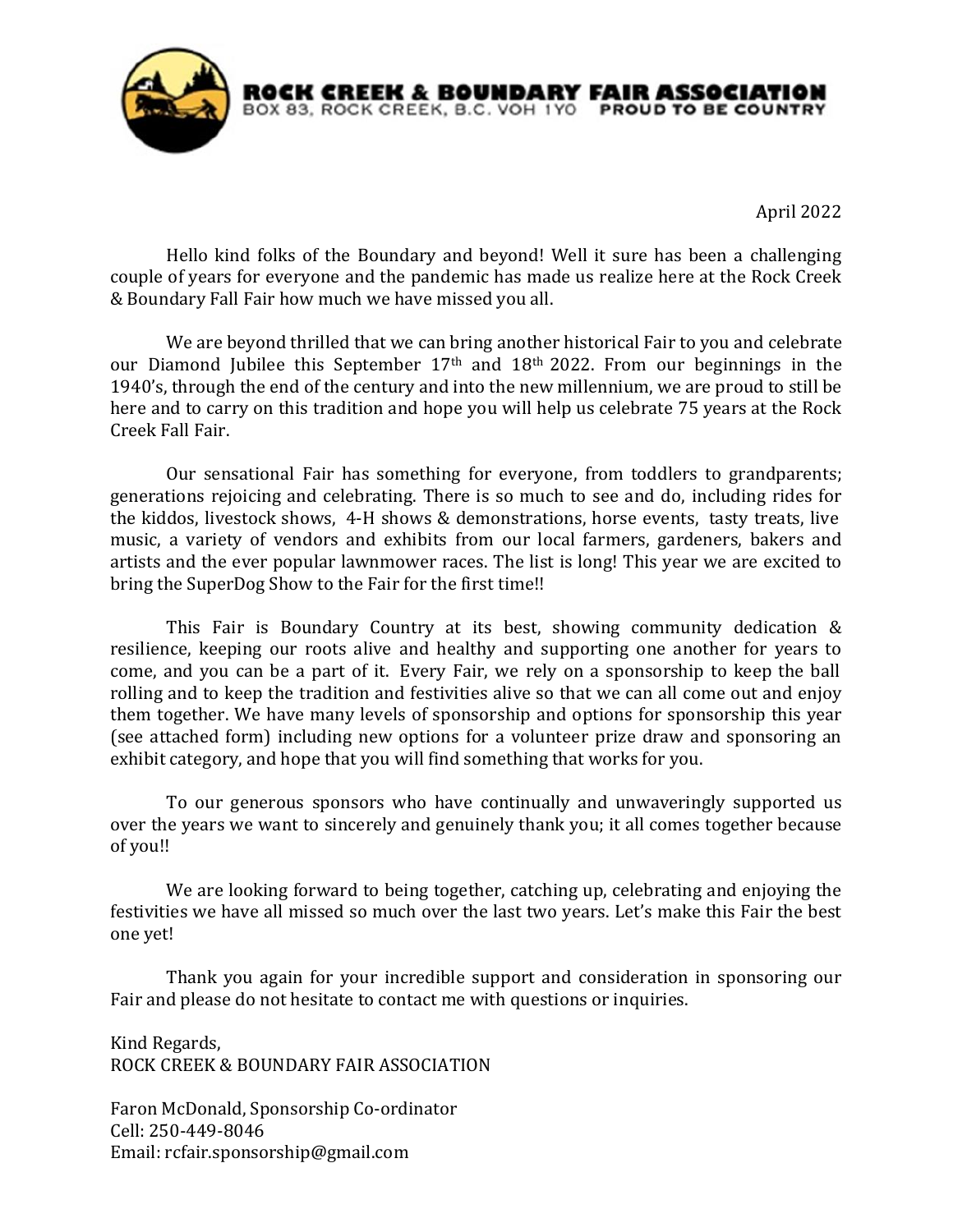## **2022 ROCK CREEK & BOUNDARY FAIR DIAMOND JUBILEE SPONSORSHIP**

| oud to be Coup.                                                                                                      |            | <b>Days Passes</b><br>("DP") or<br>Weekend<br>Wristbands<br>("WB") | Name on<br><b>Sponsor Board &amp;</b><br><b>Fair Sponsor Web Page</b> | Name in<br>Day Program | <b>Sponsor Provided</b><br>*Banner displayed<br>on Fair Grounds | Logo On<br><b>Fair Website</b>                                   | Logo on Fair Poster**<br><b>Announcements</b><br>on Stage | Venue/Area<br><b>Named after Donor</b><br><b>For Fair Weekend</b><br><b>Reserved Parking Spot</b><br>1 Camping Pass |
|----------------------------------------------------------------------------------------------------------------------|------------|--------------------------------------------------------------------|-----------------------------------------------------------------------|------------------------|-----------------------------------------------------------------|------------------------------------------------------------------|-----------------------------------------------------------|---------------------------------------------------------------------------------------------------------------------|
| Cash Sponsorship/Volunteer Appreciation Prize                                                                        |            |                                                                    |                                                                       |                        |                                                                 |                                                                  |                                                           |                                                                                                                     |
| \$25 - \$299                                                                                                         |            |                                                                    | $\checkmark$                                                          |                        |                                                                 |                                                                  |                                                           |                                                                                                                     |
| \$300 - \$599                                                                                                        |            | 2 DP                                                               | $\checkmark$                                                          | $\checkmark$           |                                                                 |                                                                  |                                                           |                                                                                                                     |
| \$600 - \$899                                                                                                        |            | 4 DP                                                               | $\checkmark$                                                          | $\checkmark$           | $\checkmark$                                                    |                                                                  |                                                           |                                                                                                                     |
| \$900 - \$1499                                                                                                       |            | 2 WB                                                               | $\checkmark$                                                          | $\checkmark$           | $\checkmark$                                                    | ✓                                                                |                                                           |                                                                                                                     |
| $$1500+$                                                                                                             |            | 4 WB                                                               | ✓                                                                     | $\checkmark$           | $\checkmark$                                                    | ✓                                                                | ✓                                                         |                                                                                                                     |
| Exhibit Class/Event Sponsorship- Commitment for this option is required by August 15, 2022                           |            |                                                                    |                                                                       |                        |                                                                 |                                                                  |                                                           |                                                                                                                     |
| Children's Crafts-Preschool, Jr, Inter & Sr                                                                          | \$175.00   |                                                                    | ✓                                                                     |                        |                                                                 | Sign with Exhibits that says: Sponsored By - Your Name Goes Here |                                                           |                                                                                                                     |
| Home Cooking 1 & 2, Wine, Knitting, Embroidery, Crochet                                                              | \$200.00   |                                                                    | ✓                                                                     |                        |                                                                 | Sign with Exhibits that says: Sponsored By - Your Name Goes Here |                                                           |                                                                                                                     |
| Sewing, Quilting, Home Canning, Photography, Farm Produce                                                            | \$250.00   |                                                                    | ✓                                                                     |                        |                                                                 | Sign with Exhibits that says: Sponsored By - Your Name Goes Here |                                                           |                                                                                                                     |
| Fruits & Nuts, Art & Green Art, Hay & Grain Sheaves                                                                  | \$350.00   | 2 DP                                                               | ✓                                                                     | $\checkmark$           |                                                                 | Sign with Exhibits that says: Sponsored By - Your Name Goes Here |                                                           |                                                                                                                     |
| Plants & Flowers, Vegetables, Crafts & Hobbies                                                                       | \$600.00   | 4 DP                                                               | ✓                                                                     | $\checkmark$           | $\checkmark$                                                    | Sign with Exhibits that says: Sponsored By - Your Name Goes Here |                                                           |                                                                                                                     |
| Gymkhana                                                                                                             | \$700.00   | 4 DP                                                               | $\checkmark$                                                          | $\checkmark$           | $\checkmark$                                                    | Announcement in Arena During Event                               |                                                           |                                                                                                                     |
| <b>Fair Venue Sponsorship</b>                                                                                        |            |                                                                    |                                                                       |                        |                                                                 |                                                                  |                                                           |                                                                                                                     |
| Poultry Barn                                                                                                         | \$1,000.00 | 2 WB                                                               | $\checkmark$                                                          | ✓                      | ✓                                                               | $\checkmark$                                                     | $\checkmark$                                              | $\checkmark$                                                                                                        |
| Sheep Show Ring                                                                                                      | \$1,750.00 | 4 WB                                                               | ✓                                                                     | $\checkmark$           | ✓                                                               | ✓                                                                | ✓                                                         | $\checkmark$                                                                                                        |
| <b>Beef Show Ring</b>                                                                                                | \$2,500.00 | 4 WB                                                               | ✓                                                                     | $\checkmark$           | ✓                                                               | ✓                                                                | ✓                                                         | $\checkmark$                                                                                                        |
| Kid Zone                                                                                                             | \$3,000.00 | 4 WB                                                               | $\checkmark$                                                          | $\checkmark$           | $\checkmark$                                                    | ✓                                                                | ✓                                                         | $\checkmark$                                                                                                        |
| Arena                                                                                                                | \$5,000.00 | 4 WB                                                               | $\checkmark$                                                          | $\checkmark$           | $\checkmark$                                                    | ✓                                                                | $\checkmark$                                              | $\checkmark$                                                                                                        |
| Main Stage                                                                                                           | \$5,000.00 | 4 WB                                                               | $\checkmark$                                                          | $\checkmark$           | $\checkmark$                                                    | ✓                                                                | ✓                                                         | $\checkmark$                                                                                                        |
| * The maximum size of the banner is 4' high by 8' wide.<br>** Commitment for this level is required by July 29, 2022 |            |                                                                    |                                                                       |                        |                                                                 |                                                                  |                                                           |                                                                                                                     |

**We thank you for your sponsorship and support of the Rock Creek & Boundary Fair!**